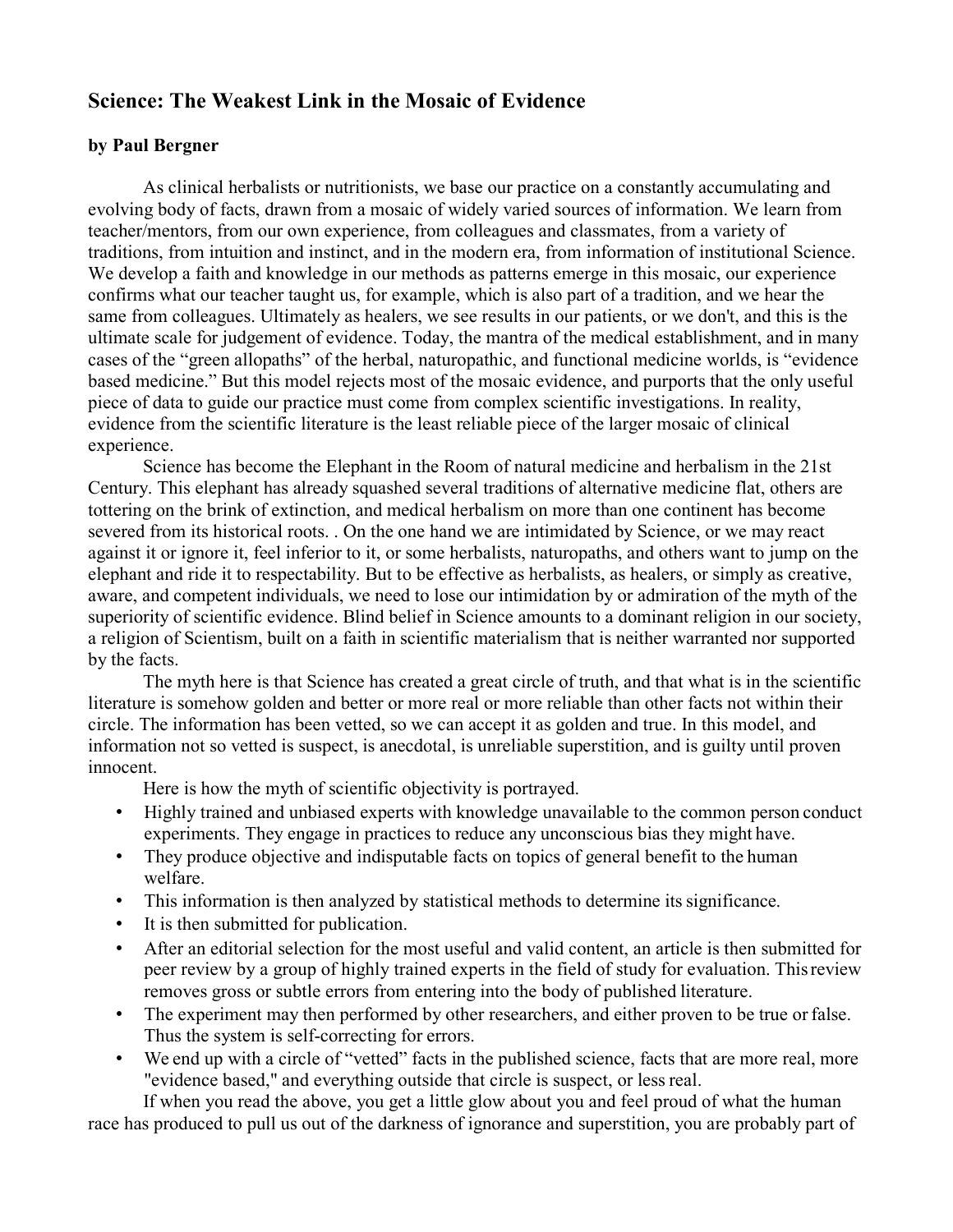the religious cult of Scientism. Read on if you are willing to being deprogrammed.

### **Economic bias**

First of all, what is inside that circle of vetted science is primarily determined by economic and political interests. Anything other than the smallest research trial must attract funding, and suchfunding is not bias-neutral. For some research, the trial must promise a financial return or it will not be financed. So most herbs are never studied in clinical trials not because they do not offer the promise of their traditional use, but because they are not patentable and will not yield a profit. Exceptions to this are trials of concentrated herbal extracts or proprietary products which, although not patentable, may be very profitable for companies trying to break into the MD market with herbal products to substitute for common drugs, or to create the next new fad herb for the public. The goal of some other research must support the institutional or political agendas of an educational or government institution in order to receive funding. I invite you to read the article "Big Pharma Bad Medicine" by Marcia Angell, who was editor of the *New England Journal of Medicine,* one of the most conservative and prestigious medical journals in the world, at the time it was written. She describes the systemic and nearly universal corruption of academic and medical research institutions by corporate funders. Most of what is inside the circle of vetted science is there because vested interests with their own biases want it to be there. *That which remains outside, unfunded and untested may be equally valid, true, and useful.*Repeat that to yourself three times whenever you doubt the validity of the methods of medical herbalism. Keep reading and I will argue that our supposedly untested methods are probably *more* reliable than the material in the scientific literature.

## **Publication bias**

Sponsored or funded trials that show positive results that meet the goals of the funders, are more likely to be submitted for publication than those with negative results; the funding corporation or organization has final say about submission for publication, and often does not publish information that might not support its own commercial or institutional agenda. This is called *publication bias.* This is a major problem in medical science, and you can see a review of some of the issues and key articles at the *Wikipedia* Encyclopedia site under the topic Publication Bias. This is not just a minor issue, it has been described as a major problem in medical literature at least since the 1980s, and one author in 1992 called the practice "medical misconduct." It introduces fatal flaws in the reliability of published trials of drugs. For example, bio-statisticians in the 1990s examined clinical trials of pain medications where a head-to-head comparison was done between two similar drugs for pain. There were about an equal number of published trials favoring each drug. However, about 90% of the published trials showing the superiority of one drug over another were sponsored by the manufacturers of the "superior" drug. We could estimate then, since the drugs were about equal in effectiveness that each of the competing sides buried 90% of their research and only published the 10% that favored their product. This is the equivalent of flipping a coin repeatedly until you get a random sequence showing that heads are superior to tails. It is dishonest, and the distorted published results are worthless for making clinical decisions.

Far fewer negative results are published than positive ones in the literature as a whole. Depending on the discipline, negative trials account for between 10% and 30% of published studies. The percentage has plummeted in recent years. Researcher Daniele Fanelli of University of Edinburgh evaluated 4600 papers from across various disciplines, and found that the proportion of negative results fell from 30% to 14% over the 17 years between 1990 and 2007. Negative trials may be *very* useful for other researchers and *especially for clinicians*. They may help prevent us from wasting time and money on ineffective, or marginally effective methods. Fanelli, in an editorial in the journal *Science*, has proposed that failure to submit negative results for publication should be classified as scientific misconduct, with penalties equal to those for other forms of misconduct, such as fabricating or omitting data.

A recent unveiling of the level of such misconduct appeared first in a now famous study in the *New England Journal of Medicine* in 2008. Researchers reviewed the studies that led to the FDA approval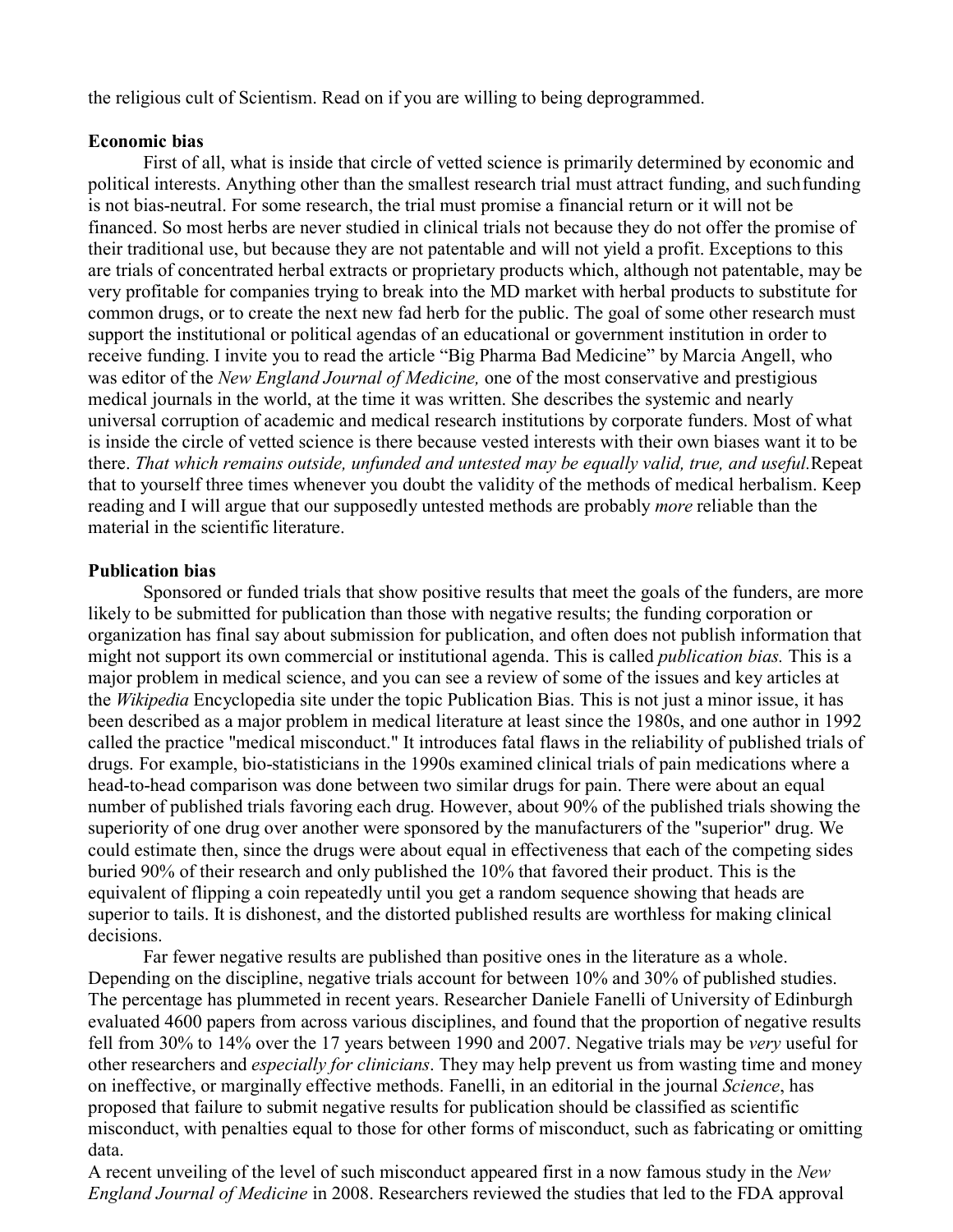of 12 antidepressant drugs between 1987 and 2004. Out of 74 studies, 38 were positive (drug better than placebo) and 36 were negative (no benefit to drug). Of the positive trials, 37 of the 38 were published. Of the negative studies only 3 or the 36 were published honestly, and another 11 with negative results were published, with a positive spin in the abstract, title, or discussion not supported by the actual data. The remaining 22 went unpublished. The same year, another set of researchers used the Freedom of Information Act to access unpublished studies of antidepressant drugs on file with the FDA. When these were all pooled, antidepressant drugs only outperformed placebo in 20 of 46 trials. The antidepressants were no better than placebo in any trial for mild to moderate depression, and in severe depression they lowered the depression score an average of only 1.7 points more than placebo on the 52 point Hamilton depression scale.

Publication bias is not just an issue with drugs, it also infects the herbal literature, especially for herbs with the potential to become mass sellers or to make a breakthrough into the conventional medical community. It is hard to detect publication bias because you have to know about trials that have never been published. How would we ever find this out? I am aware of two of these in the field of herbalism. In one an *Echinacea* product tested in a naturopathic institution was found to be worse than placebo for preventing respiratory infections in children. The sponsor would not allow it to be submitted for publication. In the other, an herbal remedy for allergies was found to be no more effective than an alfalfa placebo. This trial was never published. That company then redesigned the trial with a milksugar placebo and found, unsurprisingly, that the herb was better than milk sugar for treating allergies. Milk sugar would be expected to aggravate some allergies. That trial was published. For the herbalist, we need the results of all these trials to understand how to use the herbs. We need to know that the proprietary *Echinacea* product is not effective, and that the herb tested for allergies is not better than Alfalfa. The extent of such banished and exiled trials is nearly impossible to determine, I am quite sure that negative trials of a company's product are a closely held company secrets. We can sometimes see evidence for publication bias in trials of herbal mega-products after some decades just as occurred with the antidepressant trials. For instance a standardized extract of Saw Palmetto berries has an established reputation as "The Prostate Herb" because it supposedly relieves the symptoms of benign prostatic hypertrophy in men. It was introduced and marketed during the 1990s on the basis of a few small clinical trials showing it to work better than placebo. These were apparently selectively published, because by 2012, when the prestigious and methodical experts at Cochrane Database in England performed a meta- analysis of all published literature to that date, it concluded that the Saw Palmetto products, even taken daily for months, even when given in double and triple doses in some trials, had no beneficial effect at all on urinary flow or prostate enlargement, The original early trials were selectively published false positive trials.

# **The myth of effective peer review**

A journal must be *peer reviewed* for its content to be accepted into the body of scientific knowledge. A panel of experts screens all articles for errors of method, fact, or interpretation, and recommends for or against publication, often qualifying the approval only after minor or major changes are made. We need only then say the words "peer reviewed" and the true believer in Scientism then will then glaze over and put faith in the results without a further thought. After all, some expert has already done our thinking for us and we need not be bothered. A growing body of scientific literature is evaluating the effectiveness of peer review, and the results are not only shocking, they call to question the validity of the entire edifice of scientific respectability. Consider a test conducted by John Bohannon, a Harvard biologist. He invented an article, composed completely of fabricated data, on the supposed effects of a lichen extract on cancer cells. He deliberately loaded it with errors in study design, analysis, and interpretation of the results. He then submitted the paper to 304 peer-reviewed journals. One hundred fifty-seven of these journals accepted it for publication. In another such sting

operation, Fiona Godlee, the editor of the top-tier peer-reviewed *British Medical Journal* took a well written article that had already been accepted for publication, and deliberately injected 8 errors in study design, analysis, and interpretation. She then submitted it to more than 400 of the regular peer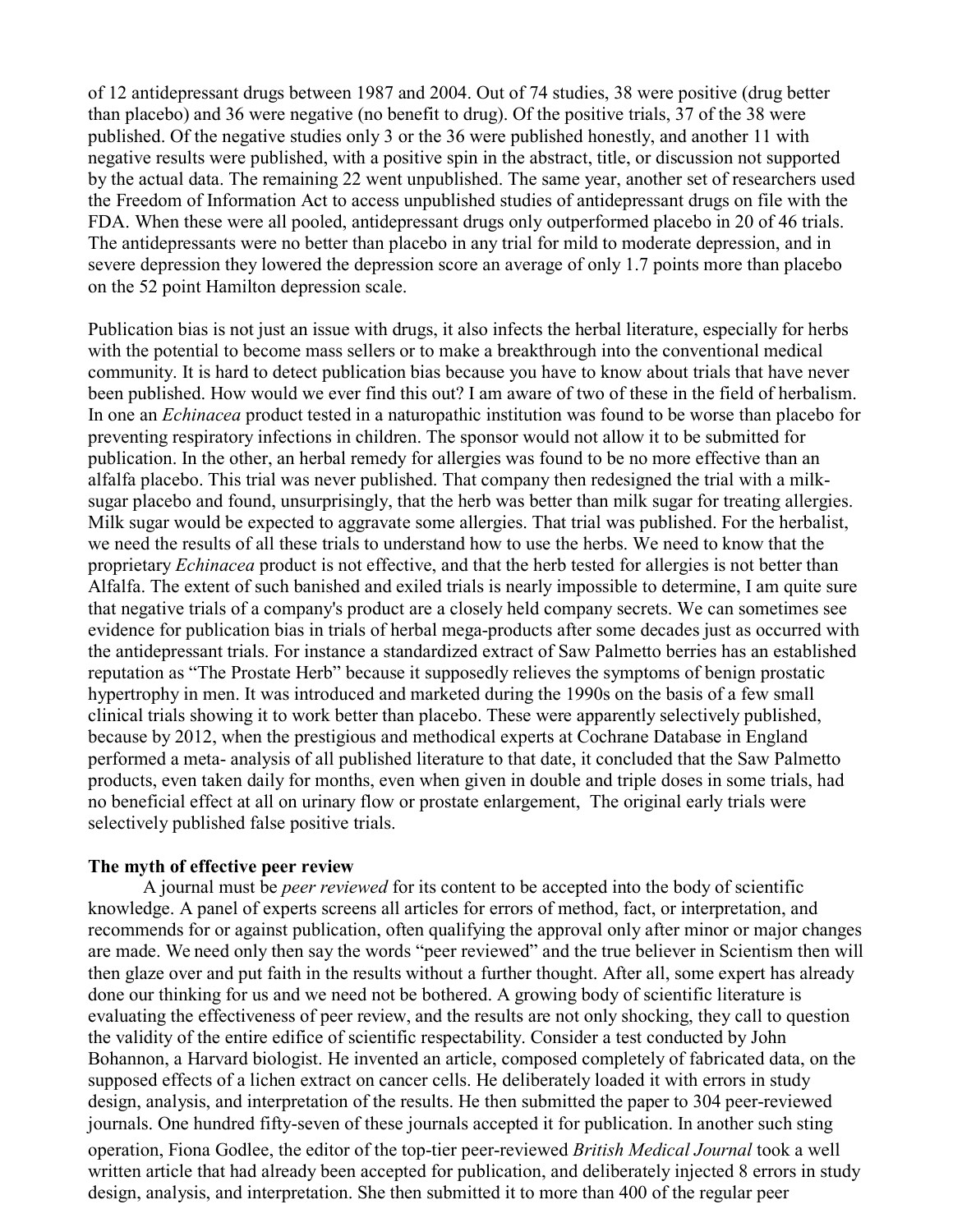reviewers of the *BMJ*. Two hundred twenty of them reviewed and returned their comments. Not one reviewer found all eight mistakes, some did not spot any at all. On average, they reported fewer than 2 mistakes, missing more than 3/4<sup>th</sup> of the deliberate errors. Sixty percent recommended publication with major or minor changes. These are not just some occasional outlier errors in peer review, these two studies call into question the validity of the entire process of peer review, even at the most prestigious journals.

Poor or rubber-stamp peer review also affects the literature of natural medicine and herbalism in two ways. First of all, none of the jury of peer reviewers at most conventional journals are in any way qualified to comment on or evaluate natural medicine or herbal products. For instance, one peer reviewed journal accepted an article purporting to show that feverfew has no benefit in migraine headache. Previous trials had shown the fresh plant to work, and the supposed active constituents to be volatile. The trial accepted for publication used old dried powdered material, an error obvious to one conversant with the practice of herbalism, but not to this set of authors and reviewers. So there is a bias against natural medicine in most peer reviewed journals. Another way that peer review distorts the literature of natural medicine is when journals are published or primarily supported by alternative medicine companies or institutions. One journal published by a natural products company has a large panel of otherwise qualified peer reviewers listed in its masthead, yet regularly publishes fluffy pseudoscientific articles that promote its own products. But because it fulfills the paper-requirements for peerreview, its articles are catalogued at the U.S. National Library of Medicine and available in the MEDLINE database. In this instance a company or institution started its own journal, picked a group of peer reviewers in order to look respectable, but now publishes rigged or biased articles favoring their products, and uses the published results to demonstrate that their products are "scientific."

#### **False positive trials**

More serious than any of the above already-fatal flaws are structural problems with the very foundation of scientific trials submitted for publication. These have to do with the nature of research itself, and its statistical analysis, and the likelihood that a published trial has a "false positive" result. I invite you to read an article by researcher and bio-statistician John Ioannidis of Stanford University.He analyzed a large number of clinical trials and found the average likelihood of a false-positive results in all published clinical trials is greater than 50%. His article, entitled "Why Most Published Research Findings are False" is available online for free. In another study, Ioannidis found that the likelihood of a false positive result in the field of neuroscience was 79%. Another researcher found the likelihood of false positive finding in the literature of psychology to be 65%.

These are not just a few eccentric iconoclasts from ivory tower institutions finding this level of error. Scientists at the pharmaceutical company Amgen, aware of the problem of false positive trials, was working in the field of cancer drugs. They sought to evaluate the validity of a group of 53 studies considered to be landmarks in the basic science of cancer and chemotherapy. They needed valid information in order to conduct research on their drugs. In many of these trial-replications they worked with the original researchers to make sure that their methods and materials were identical. They were only able to replicate the results of these 53 supposedly bedrock science articles in 6 trials, or 11% of them. Their study by first author Glenn Begley, appeared in 2012 in the prestigious journal *Nature.* A similar evaluation supervised by researcher Florian Prinz at the Bayer HealthCare pharmaceutical giant in Germany, attempted to reproduce 67 seminal studies in the areas of oncology, women's health, and cardiovascular health. They could only reproduce the original data in 7% of the articles, and found similar data in only 14% more. In other words, 79% of the supposedly gold standard trials, all previously peer reviewed, which formed the bedrock of research in three fields, were not reproducible. This research was published in 2011 in the equally prestigious *Nature Reviews Drug Discovery.*

### **Natural products and p-hacking**

Some researchers can produce false positive results deliberately using a method dubbed "Phacking." A p-score is a standard measurement of how likely an outcome has been due to random chance rather than to the intervention measured in a trial. A statistical standard for "significance" of the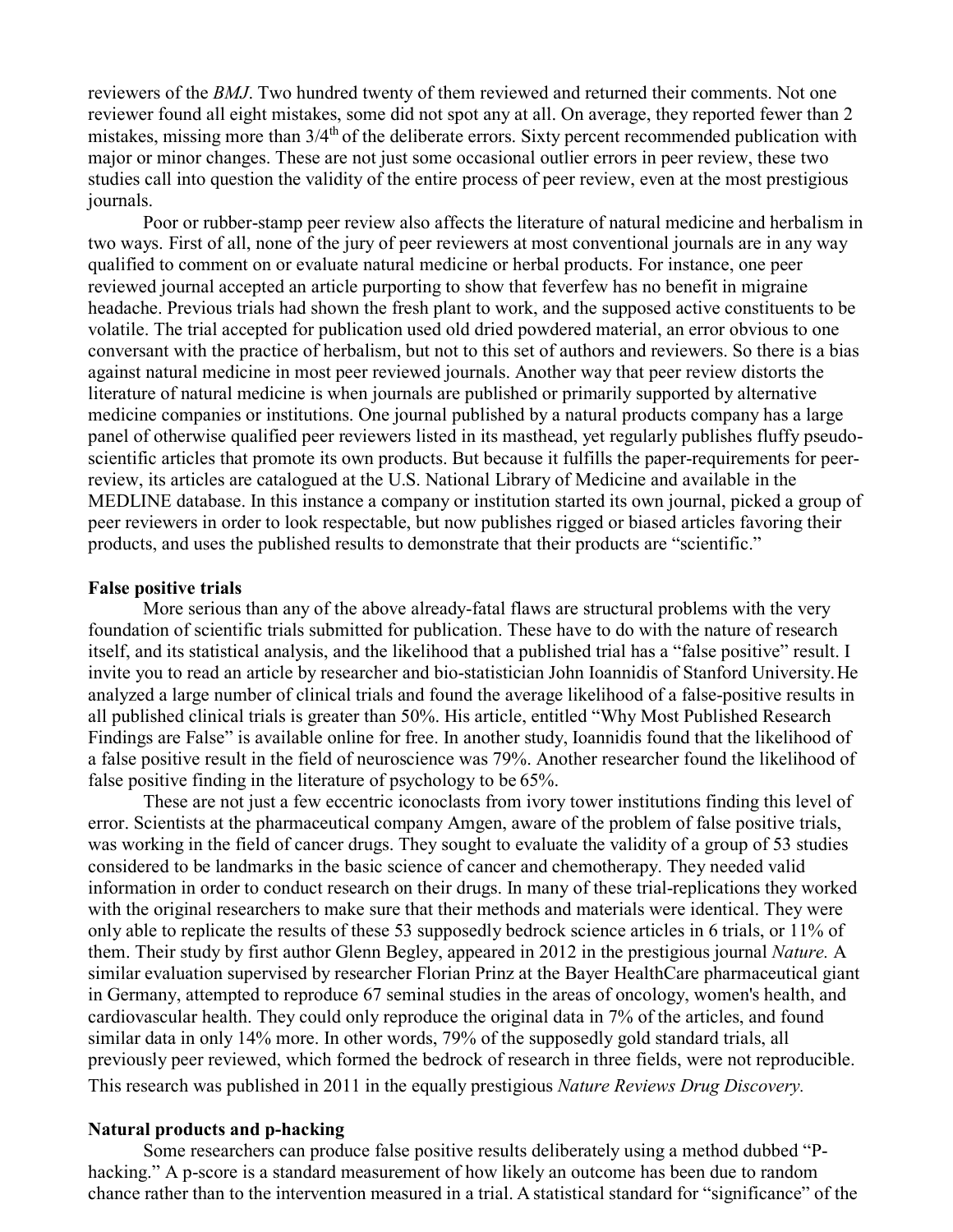outcome of a trial is that the P-score must indicate at least a 20:1 likelihood that the results are *not* due to chance. This is indicated by a P-score of .05 or less. However, if a large number of parameters are measured, especially in a small number of participants, it is easy to find one or more of them to show statistically significant results. P-hacking is a widespread practice in natural products research, and tests of proprietary products. It is especially evident when a trial is funded by the natural products company, one or more company officials are authors of the study, and a small number of participants are tested. John Bohannon, cited above for demonstrating the flawed peer review process in hundreds of journals, deliberately rigged a clinical trial, using P-hacking, and produced a spurious correlation between eating chocolate while dieting and losing more weight. He rigged the trial by using a small number of participants, but then measuring a large number of parameters, until he found some that were false-positive. He then got the article published for a fee in a sketchy journal without peer review, and circulated the results to the European press with a press release from his made-up foundation. The news swept the headlines of the major media in Europe in several languages. Bohannon describes the whole project, including details on P-hacking, in an article entitled "I Fooled Millions Into Thinking Chocolate Helps Weight Loss. Here's How," which is available on the internet. I a recent review of a magazine which reports on natural products research in the herbal world, nearly every study cited had used p-hacking to produce false positive results to promote a proprietary product.

#### **Selective citation of false-positive trials.**

What then occurs with many of these false-positive trials is that the early "breakthrough" trials form the foundation of a meme that persists for decades through *selective citation.* Selective citation occurs when, to prove a point in an article, any previous studies which support the point are referenced, but those that contradict it are ignored. As the scientific narrative builds, the original trial or group of false-positive trials are verified by some other trials, fail but to be verified in others. Statistical analysis shows that the positive trials which support the original ideas are cited much more frequently than the negative trials which contradict them. The severity of this problem cannot be overestimated. Consider that bio statistician Steven Greenberg, researching this phenomenon, performed an analysis of 17 research papers on a topic in the area of muscle physiology. In these papers, collectively, there were 32 total citations, many of them appearing in all 17 papers. Of these, 31 citations were to a group of four studies that supported the authors' position. A total of ten similar studies were available, the other six contradicting the findings of the four more-frequently-cited ones. Thus the evidence against the positive trials was stacked 60:40. However, only *one* of these 6 negative studies was cited in *one* of the 17 research papers; the other sixteen papers ignored all six negative trials completely. Two of the negative trials were performed by the same set of researchers that produced the 4 positive trials, yet even these were ignored. None of the other groups that tried to replicate the results of the original team could do so. You can see Greenberg's article "How citation distortions create unfounded authority: analysis of a citation network" for free online. You can see this is not just a small bias in one direction – it can only be classified as severe and it penetrates into all fields of science. Note the "foundational" studies evaluated by Amgen and Bayer above, they were foundational because they were the most frequently cited. The body of science is not only unable to self-correct, but it tends to *amplify errors.* It is like termite infestation that has eroded the foundation of the body of scientific literature, leaving it thoroughly rotten.

This amplification of false results occurs with regularity in the supposed scientific herbal medicine. In one example identical to the phenomenon above, some early trials of *Rhodiola* in Europe as an adaptogen showed positive results, and today these trials are the most frequently cited in literature about *Rhodiola.* A reviewer in 2002, however, examined all positive and negative trials of *Rhodiola*  and found that only the three most poorly designed trials showed positive results, and that the better designed trials, a majority, showed that *Rhodiola* did not benefit the parameter being measured. The reviewers all but accused the original researchers of rigging data and other scientific misconduct to spin their trials to support a commercial product in which they had a commercial vested interest. Likewise with studies of *Eleutherococcus* for exercise performance, a set of early false positive trials are now the most frequently referenced, even though another 6 trials, better designed than these early positive trials,